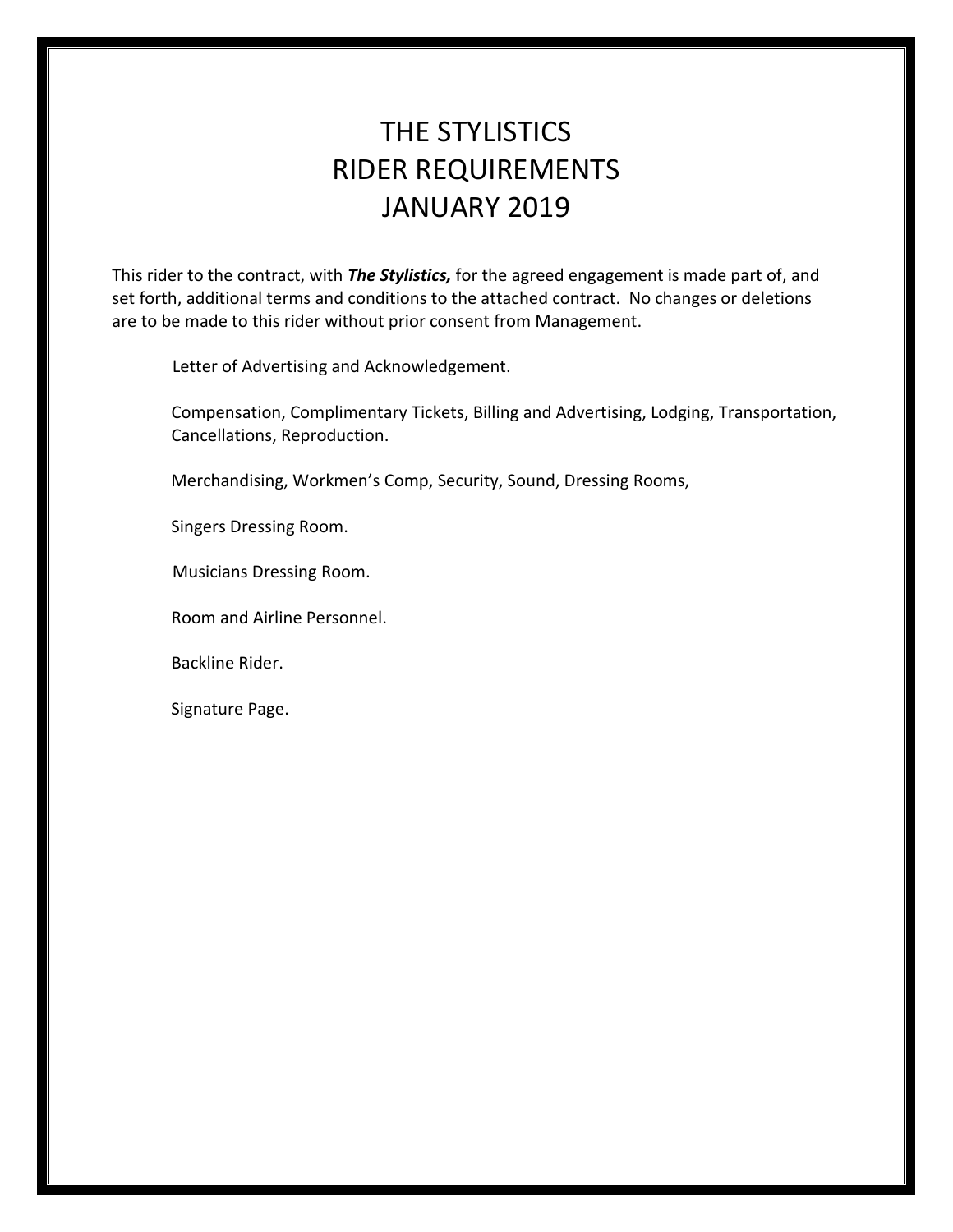# *THE STYLISTICS*

As per agreement with The Stylistics and Russell Thompkins Jr, you must use the CD, DVD, or any files we provide via email, for all advertising.

You are forbidden to use the voice or likeness of Russell Thompkins Jr.

You must adhere to the above provisions or you leave yourself open to being sued.

Thank you,

Jack Bart Manager of The Stylistics

LAC Management, Inc 15 West 36<sup>th</sup> Street, 8<sup>th</sup> Floor New York, NY 10018 (212) 937-6000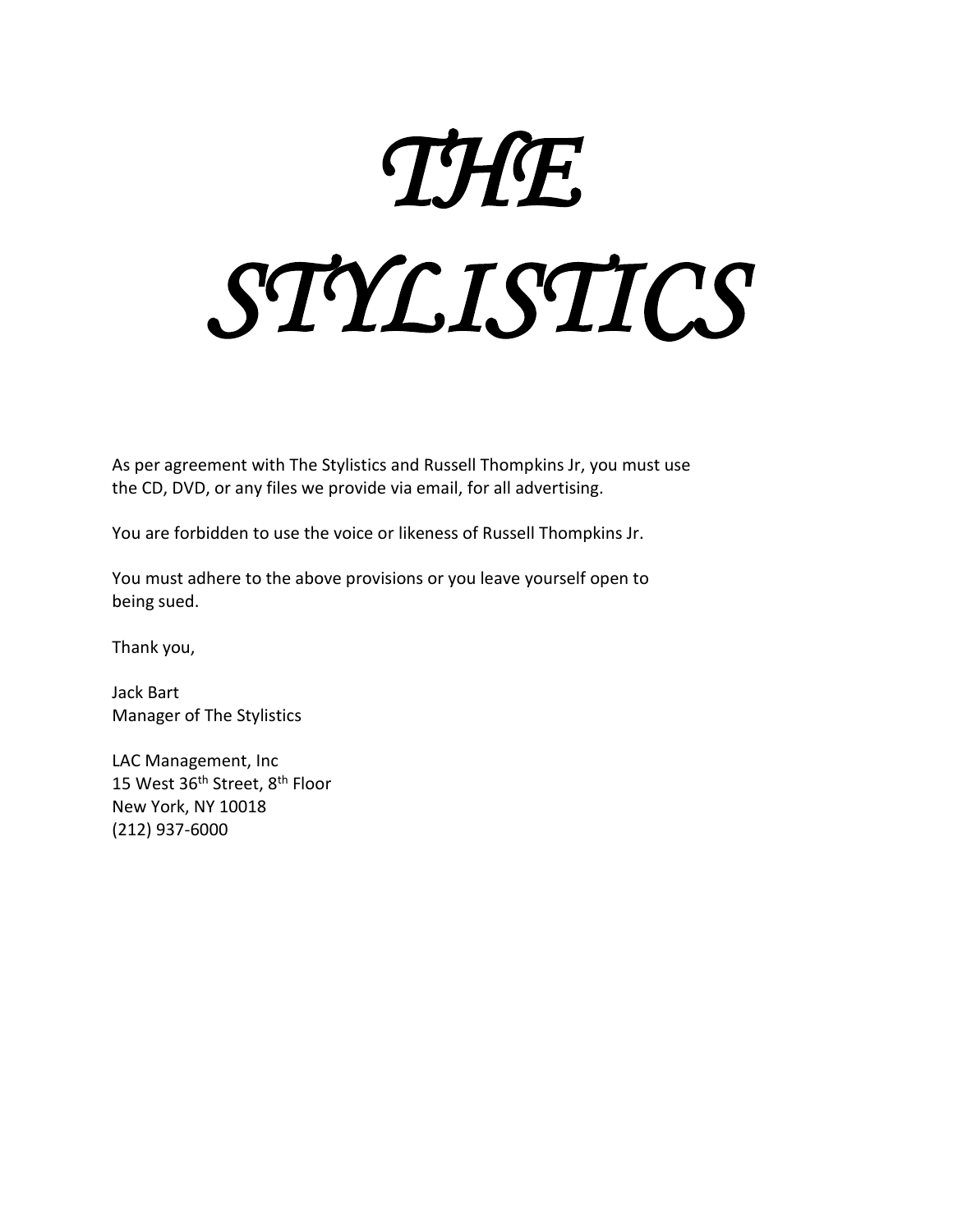# BINDING PART OF CONTRACT RIDER TO ARTIST ENGAGEMENT

As an express condition of the Artist Engagement Contract to which this Rider is attached, it is agreed by purchaser that any advertising or reference to *The Stylistics* shall be as follows.

**PERMITTED EXAMPLES:**

**1) THE STYLISTICS**

**2) THE STYLISTICS, FEATURING AIRRION LOVE, HERB MURRELL, JASON SHARP, AND BARRINGTON HENDERSON.**

**NON-PERMITTED EXAMPLES:**

**1) RUSSELL THOMPKINS JR'S VOICE FROM ANY AUDIO RECORDINGS OR ANY VIDEO RECORDINGS.**

**2) ANY USE OF THE RUSSELL THOMPKINS JR IMAGE FROM ANY SOURCE.**

**3) NO REFERENCE TO OR USE OF THE WORDS: "ORIGINAL LEAD SINGER", OR "LEAD SINGER", OR ANY WORDS TO THAT EFFECT.**

**4) THE PROMOTIONAL MATERIAL ENCLOSED WITH YOUR CONTRACT IS THE ONLY AUTHORIZED MATERIAL TO BE USED TO PROMOTE AND ADVERTISE YOUR UPCOMING CONCERT.**

**5) THE PROMOTIONAL MATERIALS INCLUDED WITH THIS PACKAGE INCLUDE: PROMOTIONAL PHOTOS, CD, DVD, WEBSITE AND SOCIAL MEDIA LINKS, BIOGRAPHY, AND ONLINE VIDEO LINKS.**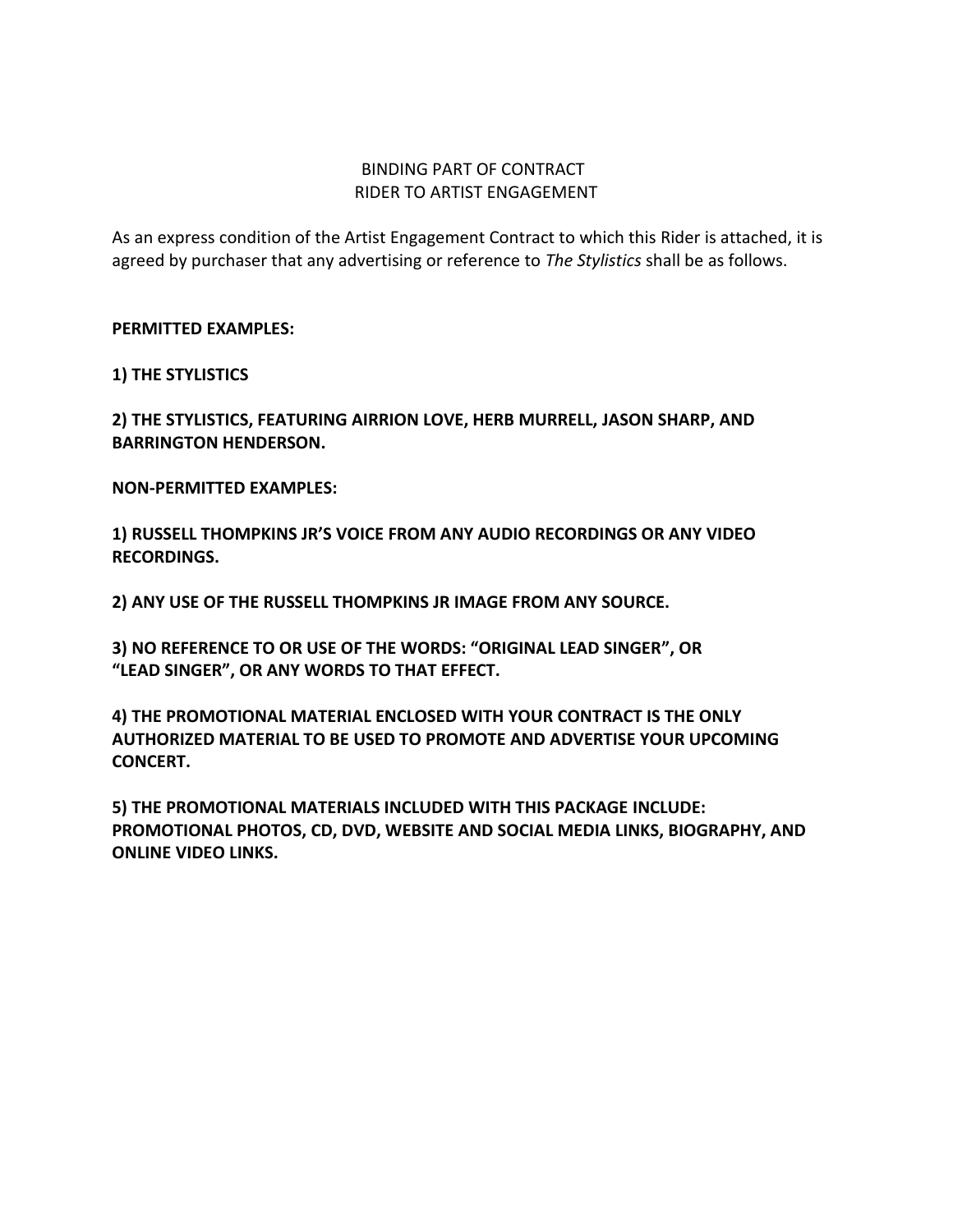# **COMPENSATION**

In all cases the balance of any engagement SHALL BE PAID IN CASH - TWO HOURS prior to Artist's performance.

# **COMPLIMENTARY TICKETS AND PASSES**

Purchaser shall provide complimentary tickets for each performance. Purchaser shall provide (20) twenty tickets and (20) backstage all access passes for *The Stylistics* guests.

# **BILLING AND ADVERTISING**

Artist shall receive 100% billing in any and all publicity releases and paid advertisement, including but not limited to programs, signs, lobby boards and marquees, as well as all other displays and publications where Artist's name appears in connection with the engagement herein. Management will have prior approval of all radio, newspaper and /or magazine interviews in conjunction with this performance and requiring participation of Artist.

# **LODGING**

Purchaser shall provide and pay for 5-star hotel accommodations to include 11 - 14 single rooms (see rooming list).

## **TRANSPORTATION**

Purchaser shall provide and pay for ground transportation of Artist, Band and Staff, commencing with the arrival of Artist at the airport and continuing through their stay in the area both before and after the performance, and returning to the place of departure. Purchaser will provide one late model super stretch limo and one 15 passenger van and one luggage/cargo van (IF NEEDED).

## **CANCELLATIONS**

Artist may cancel and/or terminate this contract and the services to be rendered without liability within thirty (30) days prior to engagement date for reasonable cause.

# **REPRODUCTION**

No portion of the performance rendered may be broadcast, photographed, recorded, filmed, taped or embodied in any form for any purpose of the reproducing such performance without the Artist's prior written consent. Purchaser will deny entrance to any person carrying audio or recording devices. Without limiting in any way the generality of forgoing prohibition, it is understood to include members of the audience, the press and Purchaser's staff. In the event that the Purchaser, its agent servants, employees, contractors, etc., reproduce the Artist's performance in the form of films, tapes or any other means of video or audio reproduction, upon demand by Artist, Purchaser shall deliver all the reproductions thereof to the Artist at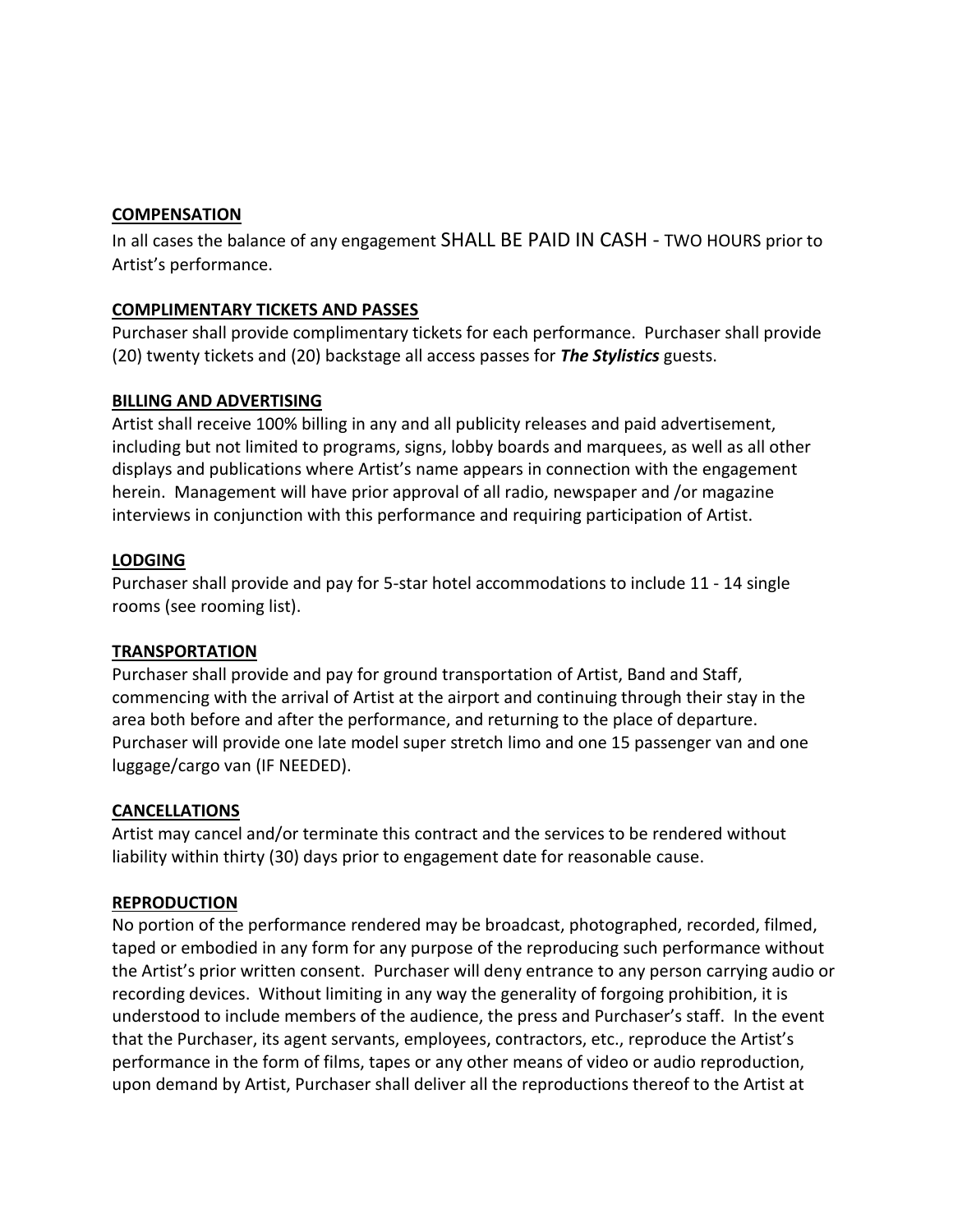Purchaser's sole cost and expense, in addition to all legal or equitable remedies which Artist may have.

# **MERCHANDISING**

Artist shall have the right but not obligation to sell souvenir programs, posters, and other merchandise and to retain 100% of the receipts minus building charges. Artist reserves the right to confiscate part or all of ANY "bootleg" merchandise being sold in or around the venue.

# **WORKMEN'S COMPENSATION**

All purchaser's employees will be covered by Workman's Compensation and Disability Insurance. No employee of the Purchaser will look to Artist for any type of compensation to coverage.

# **SECURITY**

Purchaser shall provide proper security at all times to ensure the safety of Artist's instruments, costumes, and personal property before, during, and after the performance. Any loss or damage to Artist's property shall be the sole responsibility of Purchaser.

# **SOUND CHECK**

A sound check of one hour for sound, light, monitor technicians, and one hour for group is required prior to the performance. The place of engagement shall be ready and available to Artist at a predetermined time. Light and sound personnel (those who will be operating systems for performance) shall be available to do a complete rehearsal.

## **DRESSING ROOMS**

Purchaser shall provide, at own expense, two (2) large dressing rooms for singers and band, with lockable doors and security guards for the sole use of the Artists and Band. These dressing rooms shall be comfortable with heating and/or air conditioning appropriate to climate, and shall contain adequate lighting, large dressing mirror, clothes rack, clothes hangers, one professional steamer, and iron w/ ironing board, comfortable seating (chairs and couches), lined trash can, and toilet facilities within or close proximity. Twelve fresh hand towels are to be available per show (must have). Dressing rooms must be ready two hours before show time. Purchaser must provide food and drink for both the singer's and band's dressing rooms.

## **SINGER'S DRESSING ROOM**

Purchaser shall provide catering in the dressing rooms as follows: Food for ten (10) people to include the following:

-Tempura shrimp

- Cold cut deli lunches to include: chicken, turkey, roast beef, cheeses, bread, onion, tomatoes, olives, lettuce, and condiments. (non-processed meats only).

-Fruit and cheese tray

-Buffalo chicken wings (mild, not spicy)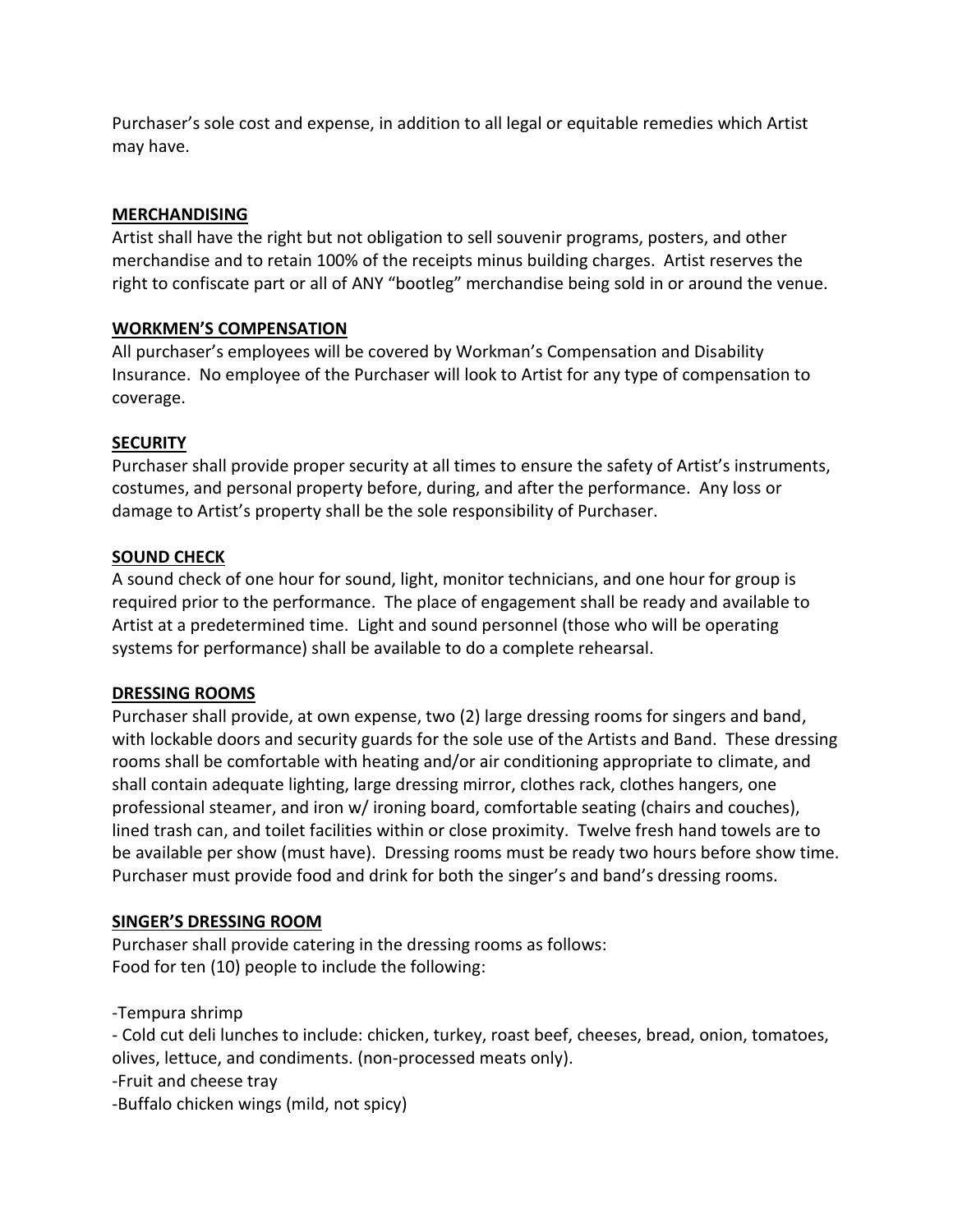-Plates, utensils, napkins, cups, ice and aluminum foil.

Drinks: Tea, coffee, honey, lemon, mix of soda, Snapple, and natural fruit juices (include Grape Juice), case of bottled Fiji water, 1/5 Hennessey Cognac, 2 bottles of Red Merlot wine, case of beer (Miller Lite, Budweiser, Heineken).

Dinners to include: Baked, fried, or barbecue chicken, fish, turkey, beef, pork, potatoes or rice, salad and assorted vegetables, and dessert.

#### **MUSICIAN'S DRESSING ROOM**

Food for ten (10) people to include the following:

-Six-foot sub sandwiches (non-processed meats only). -Fruit and cheese tray. -Buffalo chicken wings (mild) -Plates, utensils, napkins, cups, ice and aluminum foil.

Drinks: tea, coffee, honey, lemon, mixture of soda and natural fruit juices (include Grape Juice), Snapple, and case of Fiji bottled water.

Dinners to include: Baked or barbecue chicken, fish, turkey, and Vegetarian option. Also include potatoes or rice, salad and assorted vegetables, and dessert.

Please have all food items ready at designated times and delivered to the player's dressing rooms. Thank you for your cooperation.